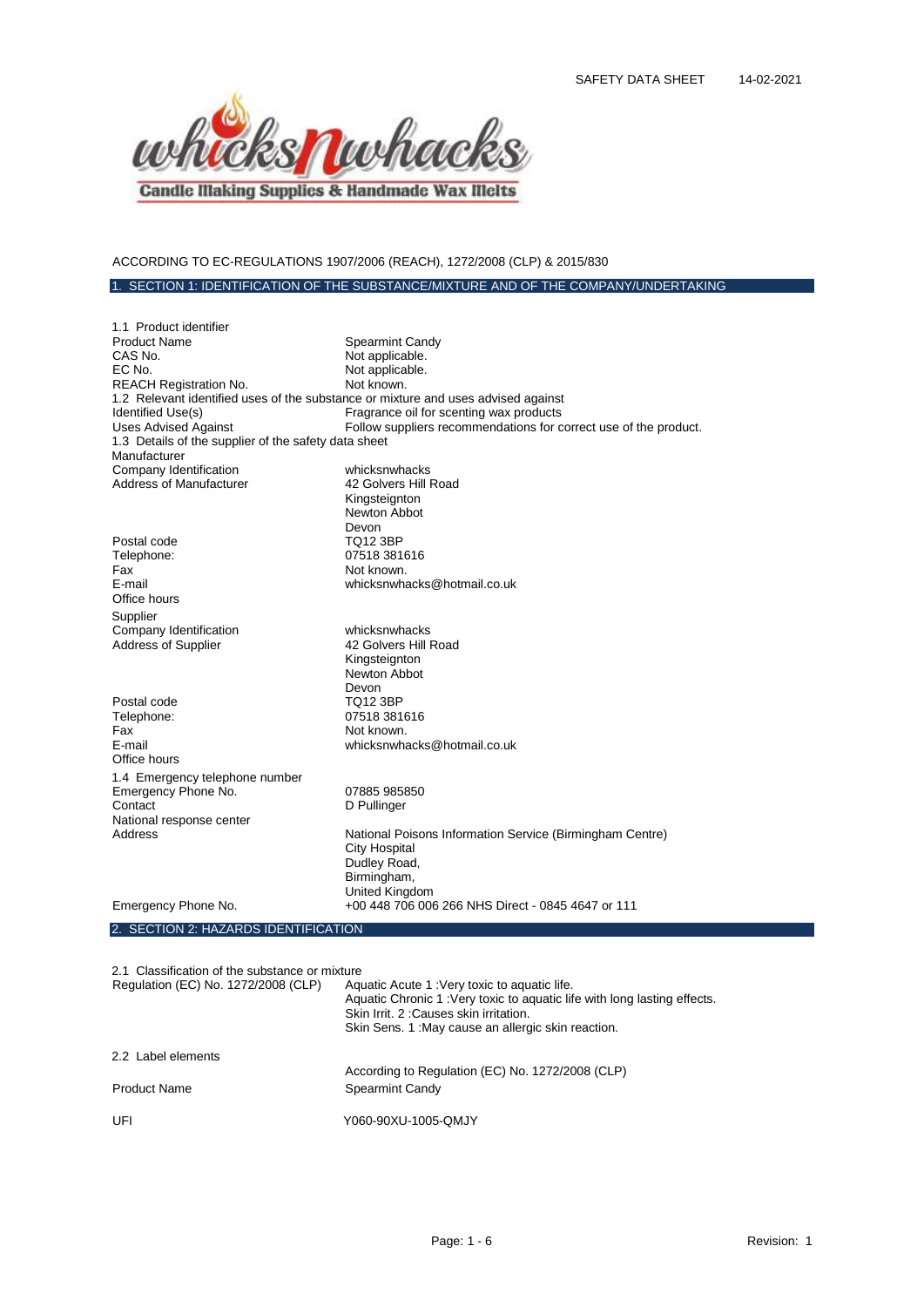

| Hazard Pictogram(s)                                  | GHS07                                                                       | GHS09                                                       |
|------------------------------------------------------|-----------------------------------------------------------------------------|-------------------------------------------------------------|
|                                                      |                                                                             |                                                             |
| Signal Word(s)                                       | Warning                                                                     |                                                             |
| Hazard Statement(s)                                  | H315: Causes skin irritation.<br>H317: May cause an allergic skin reaction. |                                                             |
|                                                      |                                                                             | H410: Very toxic to aquatic life with long lasting effects. |
| Precautionary Statement(s)<br>2.3 Other hazards      | None.                                                                       |                                                             |
|                                                      | None known.                                                                 |                                                             |
| 2.4 Additional Information                           | For full text of H/P Statements see section 16.                             |                                                             |
| 3. SECTION 3: COMPOSITION/INFORMATION ON INGREDIENTS |                                                                             |                                                             |

3.1 Substances

Not applicable.

3.2 Mixtures

| HAZARDOUS INGREDIENT(S)                                 | CAS No.    | EC No. / REACH<br>Registration No. |          | <b>WW</b> /Hazard Statement(s)                                                                               | Hazard<br>Pictogram(s)           |
|---------------------------------------------------------|------------|------------------------------------|----------|--------------------------------------------------------------------------------------------------------------|----------------------------------|
| diethyl phthalate                                       | 84-66-2    | 201-550-6                          |          | 40-50 Aquatic Acute 1 H400<br>Aquatic Chronic 1 H410                                                         | GHS09                            |
| benzyl benzoate                                         | 120-51-4   | 204-402-9                          |          | 15-20 Acute Tox, 4 H302<br>Aquatic Chronic 2 H411                                                            | GHS07<br>GHS09                   |
| l-p-mentha-1(6),8-dien-2-one                            | 6485-40-1  | 229-352-5                          |          | 10-20 Skin Sens. 1 H317                                                                                      | GHS07                            |
| Resin acids and Rosin acids,<br>hydrogenated, Me esters | 8050-15-5  | 232-476-2                          |          | 10-20 Aquatic Chronic 3 H412                                                                                 |                                  |
| D-menthol                                               | 15356-70-4 | 239-388-3                          | $5 - 10$ | Skin Irrit. 2 H315                                                                                           | GHS07                            |
| Spearmint, ext.                                         | 84696-51-5 | 283-656-2                          | $5 - 10$ | Flam. Liq. 3 H226<br>Asp. Tox. 1 H304<br>Skin Irrit. 2 H315<br>lSkin Sens. 1  H317<br>Aquatic Chronic 2 H411 | GHS02<br>GHS08<br>GHS07<br>GHS09 |
| Oils, mint, Mentha arvensis<br>piperascens              | 68917-18-0 | 614-794-7                          | $5 - 10$ | Skin Irrit. 2 H315<br><b>Skin Sens. 1 H317</b><br>Aquatic Chronic 2 H411                                     | GHS07<br>GHS09                   |

### 4. SECTION 4: FIRST AID MEASURES

4.1 Description of first aid measures Inhalation **Treat symptomatically**.

Skin Contact Take off immediately all contaminated clothing and wash it before reuse. If skin irritation or rash occurs: Get medical advice/attention. Specific treatment (see on this label).

Eye Contact Treat symptomatically.<br>
Ingestion Treat symptomatically. Treat symptomatically.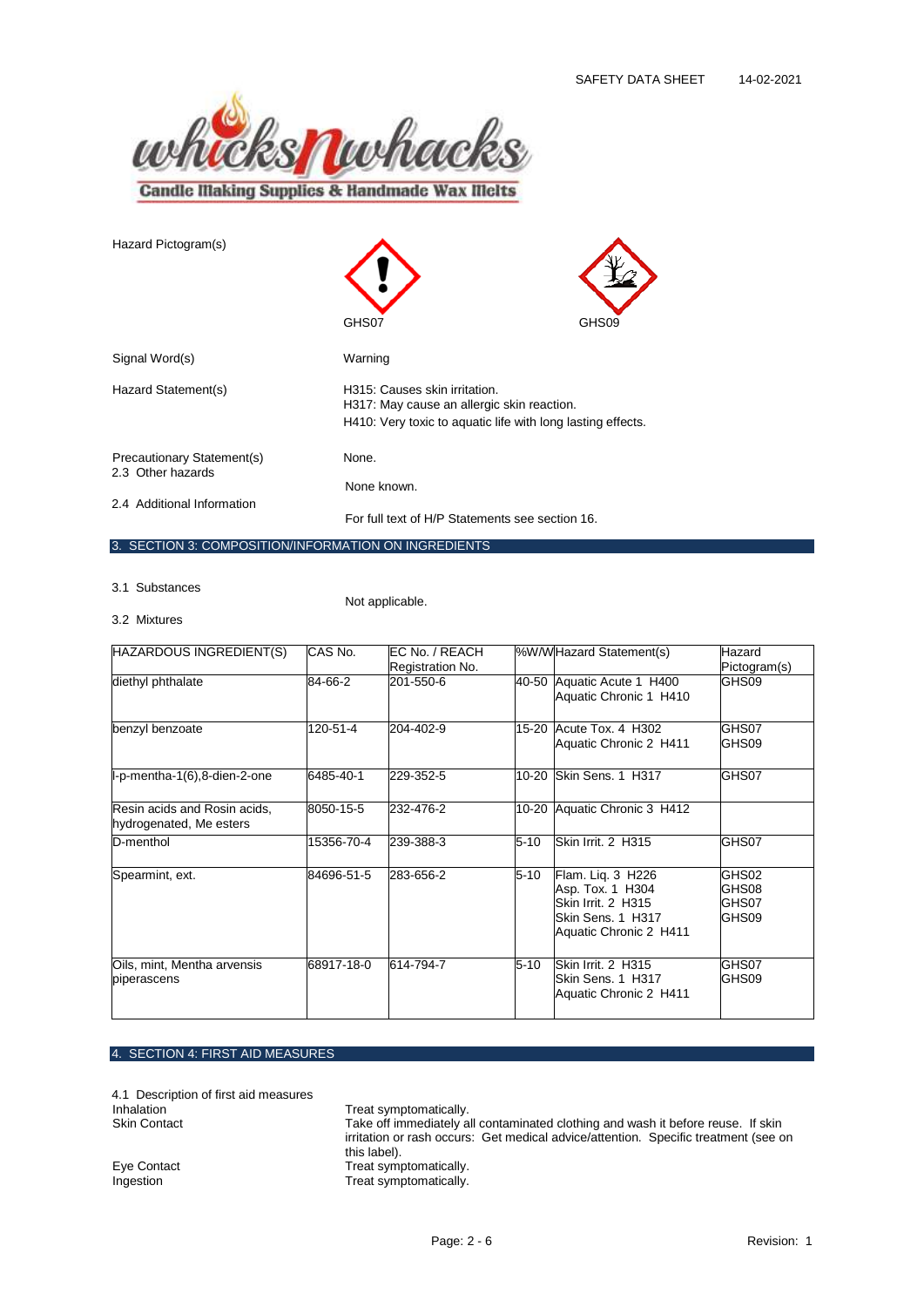

4.2 Most important symptoms and effects, both acute and delayed

Causes burns. Allergic contact dermatitis.

4.3 Indication of any immediate medical attention and special treatment needed Specific treatment (see on this label). Treat symptomatically.

5. SECTION 5: FIREFIGHTING MEASURES

| 5.1 Extinguishing media<br>Suitable Extinguishing media<br>Unsuitable extinguishing media<br>5.2 Special hazards arising from the substance or mixture | As appropriate for surrounding fire.<br>None.<br>May decompose in a fire, giving off toxic and irritant vapours.                                                                                                                                                                                                                                                                                            |
|--------------------------------------------------------------------------------------------------------------------------------------------------------|-------------------------------------------------------------------------------------------------------------------------------------------------------------------------------------------------------------------------------------------------------------------------------------------------------------------------------------------------------------------------------------------------------------|
| 5.3 Advice for firefighters                                                                                                                            |                                                                                                                                                                                                                                                                                                                                                                                                             |
|                                                                                                                                                        | Fire fighters should wear complete protective clothing including self-contained<br>breathing apparatus. Dike fire control water for later disposal.                                                                                                                                                                                                                                                         |
| 6. SECTION 6: ACCIDENTAL RELEASE MEASURES                                                                                                              |                                                                                                                                                                                                                                                                                                                                                                                                             |
| 6.1 Personal precautions, protective equipment and emergency procedures                                                                                | Provide adequate ventilation. Wear suitable protective clothing, gloves and eye/face<br>protection.                                                                                                                                                                                                                                                                                                         |
| 6.2 Environmental precautions                                                                                                                          |                                                                                                                                                                                                                                                                                                                                                                                                             |
| 6.3 Methods and material for containment and cleaning up                                                                                               | Avoid release to the environment. Spillages or uncontrolled discharges into<br>watercourses must be alerted to the appropriate regulatory body.<br>Collect spillage. Adsorb spillages onto sand, earth or any suitable adsorbent<br>material. Contain spillages with sand, earth or any suitable adsorbent material. Earth<br>may be shovelled to contain spillage and to avoid contamination of sewers and |
| 6.4 Reference to other sections                                                                                                                        | watercourses.<br>See Also Section 8, 13.                                                                                                                                                                                                                                                                                                                                                                    |

7. SECTION 7: HANDLING AND STORAGE

7.1 Precautions for safe handling

Wash thoroughly after handling. Do not eat, drink or smoke when using this product. Avoid breathing dust/fume/gas/mist/vapours/spray. Wear protective gloves/protective clothing/eye protection/face protection.

7.2 Conditions for safe storage, including any incompatibilities

| Storage temperature     | Ambient.                                |
|-------------------------|-----------------------------------------|
| Storage life            | Stable under normal conditions.         |
| Incompatible materials  | None known.                             |
| 7.3 Specific end use(s) |                                         |
|                         | Fragrance oil for scenting wax products |

8. SECTION 8: EXPOSURE CONTROLS/PERSONAL PROTECTION

8.1 Control parameters

8.1.1 Occupational Exposure Limits

| Occupational Exposure Limits |                |                     |                                      |            |                 |             |
|------------------------------|----------------|---------------------|--------------------------------------|------------|-----------------|-------------|
| SUBSTANCE.                   | <b>CAS No.</b> | LTEL (8 hr TWA ppm) | $LTEL$ (8 hr TWA ma/m <sup>3</sup> ) | STEL (ppm) | . ISTEL (mɑ/mª) | <b>Note</b> |
| Diethyl phthalate            | 84-66-2        |                     |                                      |            |                 |             |

Remark **Footnote** 

8.2 Exposure controls<br>8.2.1. Appropriate engineering controls

Ensure adequate ventilation. A washing facility/water for eye and skin cleaning purposes should be present.

8.2.2. Personal protection equipment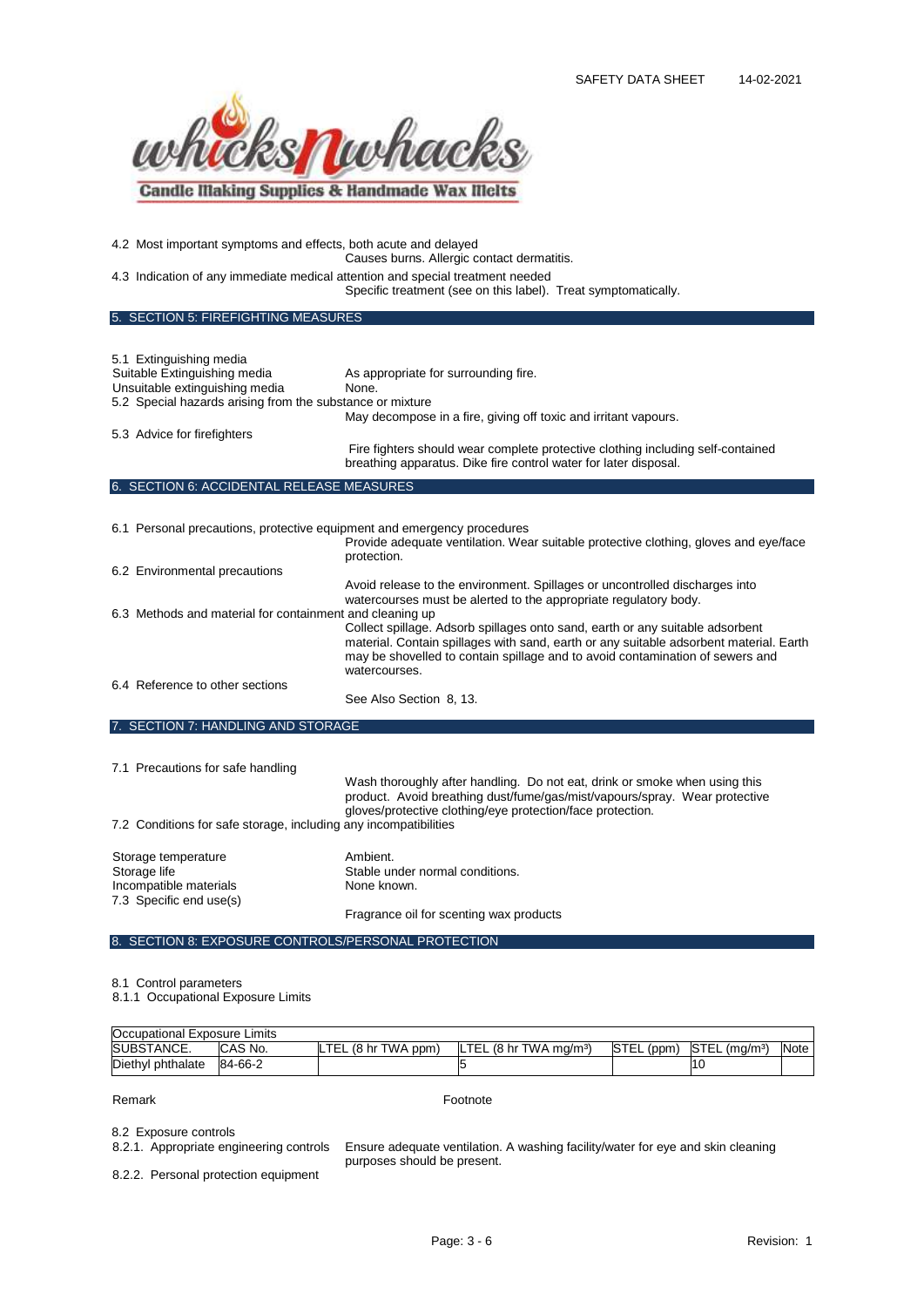

**Candle Making Supplies & Handmade Wax Melts** 

|                                                                                     | Wear eye protection with side protection (EN166).                                                                            |
|-------------------------------------------------------------------------------------|------------------------------------------------------------------------------------------------------------------------------|
| Eye Protection                                                                      | Wear protective clothing and gloves: Impervious gloves (EN 374).                                                             |
| Skin protection                                                                     | Normally no personal respiratory protection is necessary.                                                                    |
| Respiratory protection<br>Thermal hazards<br>8.2.3. Environmental Exposure Controls | None known.<br>Spillages or uncontrolled discharges into watercourses must be alerted to the<br>appropriate regulatory body. |
| 9. SECTION 9: PHYSICAL AND CHEMICAL PROPERTIES                                      |                                                                                                                              |

9.1 Information on basic physical and chemical properties Appearance

|                                                 | Colour: Yellow tint                                                        |
|-------------------------------------------------|----------------------------------------------------------------------------|
| Odour                                           | Conforms to standard                                                       |
| Odour threshold                                 | Not known.                                                                 |
| рH                                              | Not known.                                                                 |
| Melting point/freezing point                    | Not known.                                                                 |
| Initial boiling point and boiling range         | Not known.                                                                 |
| <b>Flash Point</b>                              | >200 F (93.33 C)                                                           |
| Evaporation rate                                | Not known.                                                                 |
| Flammability (solid, gas)                       | Not known.                                                                 |
| Upper/lower flammability or explosive<br>limits | Not known.                                                                 |
| Vapour pressure                                 | 0.0492 mmHg @ 20 C                                                         |
| Vapour density                                  | Not known.                                                                 |
| Density (g/ml)                                  | Not known.                                                                 |
| Relative density                                | 1.0420 @ 25 C                                                              |
| Solubility(ies)                                 | Solubility (Water) : Insoluble in water.<br>Solubility (Other): Not known. |
| Partition coefficient: n-octanol/water          | Not known.                                                                 |
| Auto-ignition temperature                       | Not known.                                                                 |
| Decomposition Temperature (°C)                  | Not known.                                                                 |
| Viscosity                                       | Not known.                                                                 |
| <b>Explosive properties</b>                     | Not explosive.                                                             |
| Oxidising properties                            | Not oxidising.                                                             |
| 9.2 Other information                           |                                                                            |
|                                                 | None.                                                                      |

# 10. SECTION 10: STABILITY AND REACTIVITY

| 10.1 Reactivity                         |                                                                |
|-----------------------------------------|----------------------------------------------------------------|
|                                         | None anticipated.                                              |
| 10.2 Chemical Stability                 | Stable under normal conditions.                                |
| 10.3 Possibility of hazardous reactions |                                                                |
|                                         | No hazardous reactions known if used for its intended purpose. |
| 10.4 Conditions to avoid                |                                                                |
|                                         | None anticipated.                                              |
| 10.5 Incompatible materials             |                                                                |
|                                         | Not known.                                                     |
| 10.6 Hazardous decomposition products   |                                                                |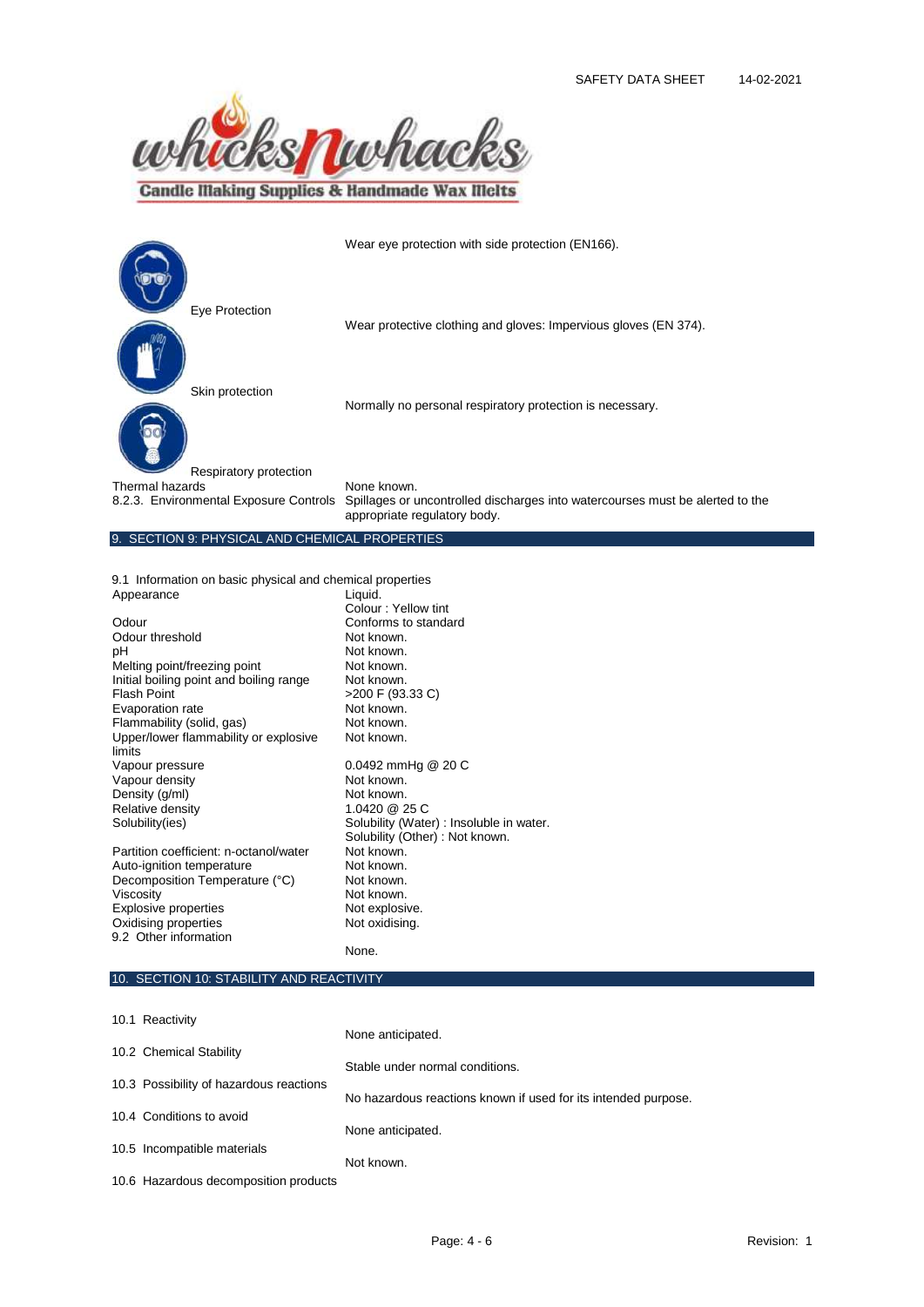

11. SECTION 11: TOXICOLOGICAL INFORMATION

No hazardous decomposition products known.

| 11.1 Information on toxicological effects                |                                                                                      |
|----------------------------------------------------------|--------------------------------------------------------------------------------------|
| Acute toxicity - Ingestion                               | Not classified.                                                                      |
|                                                          | Calculated acute toxicity estimate (ATE) Calc ATE - 2777.78000                       |
| Acute toxicity - Skin Contact                            | Not classified.                                                                      |
| Acute toxicity - Inhalation<br>Skin corrosion/irritation | Not classified.<br>Calculation method: Causes skin irritation.                       |
| Serious eye damage/irritation                            | Not classified.                                                                      |
| Skin sensitization data                                  | Calculation method: May cause an allergic skin reaction.                             |
| Respiratory sensitization data                           | Not classified.                                                                      |
| Germ cell mutagenicity                                   | Not classified.                                                                      |
| Carcinogenicity                                          | Not classified.                                                                      |
| Reproductive toxicity                                    | Not classified.                                                                      |
| Lactation                                                | Not classified.<br>Not classified.                                                   |
| STOT - single exposure<br>STOT - repeated exposure       | Not classified.                                                                      |
| Aspiration hazard                                        | Not classified.                                                                      |
| 11.2 Other information                                   |                                                                                      |
|                                                          | Not known.                                                                           |
| 12. SECTION 12: ECOLOGICAL INFORMATION                   |                                                                                      |
|                                                          |                                                                                      |
| 12.1. Toxicity                                           | Very toxic to aquatic life with long lasting effects.                                |
| Toxicity - Aquatic invertebrates                         | Not known.                                                                           |
| Toxicity - Fish                                          | Not known.                                                                           |
| Toxicity - Algae                                         | Not known.                                                                           |
| Toxicity - Sediment Compartment                          | Not classified.                                                                      |
| <b>Toxicity - Terrestrial Compartment</b>                | Not classified.                                                                      |
| 12.2 Persistence and Degradation                         |                                                                                      |
|                                                          | Not known.                                                                           |
| 12.3 Bioaccumulative potential                           |                                                                                      |
|                                                          | Not known.                                                                           |
| 12.4 Mobility in soil                                    |                                                                                      |
|                                                          | Not known.                                                                           |
| 12.5 Results of PBT and vPvB assessment                  |                                                                                      |
|                                                          | Not known.                                                                           |
| 12.6 Other adverse effects                               |                                                                                      |
|                                                          | Not known.                                                                           |
| 13. SECTION 13: DISPOSAL CONSIDERATIONS                  |                                                                                      |
|                                                          |                                                                                      |
| 13.1 Waste treatment methods                             |                                                                                      |
|                                                          | Dispose of contents in accordance with local, state or national legislation. Send to |
|                                                          | a licensed recycler, reclaimer or incinerator. Dispose of this material and its      |
|                                                          | container to hazardous or special waste collection point.                            |
| 13.2 Additional Information                              |                                                                                      |
|                                                          | Disposal should be in accordance with local, state or national legislation.          |
| 14. SECTION 14: TRANSPORT INFORMATION                    |                                                                                      |
| Not classified as hazardous for transport.               |                                                                                      |

#### 15. SECTION 15: REGULATORY INFORMATION

15.1 Safety, health and environmental regulations/legislation specific for the substance or mixture European Regulations - Authorisations and/or Restrictions On Use Candidate List of Substances of Very High Concern for Authorisation Not listed REACH: ANNEX XIV list of substances Not listed